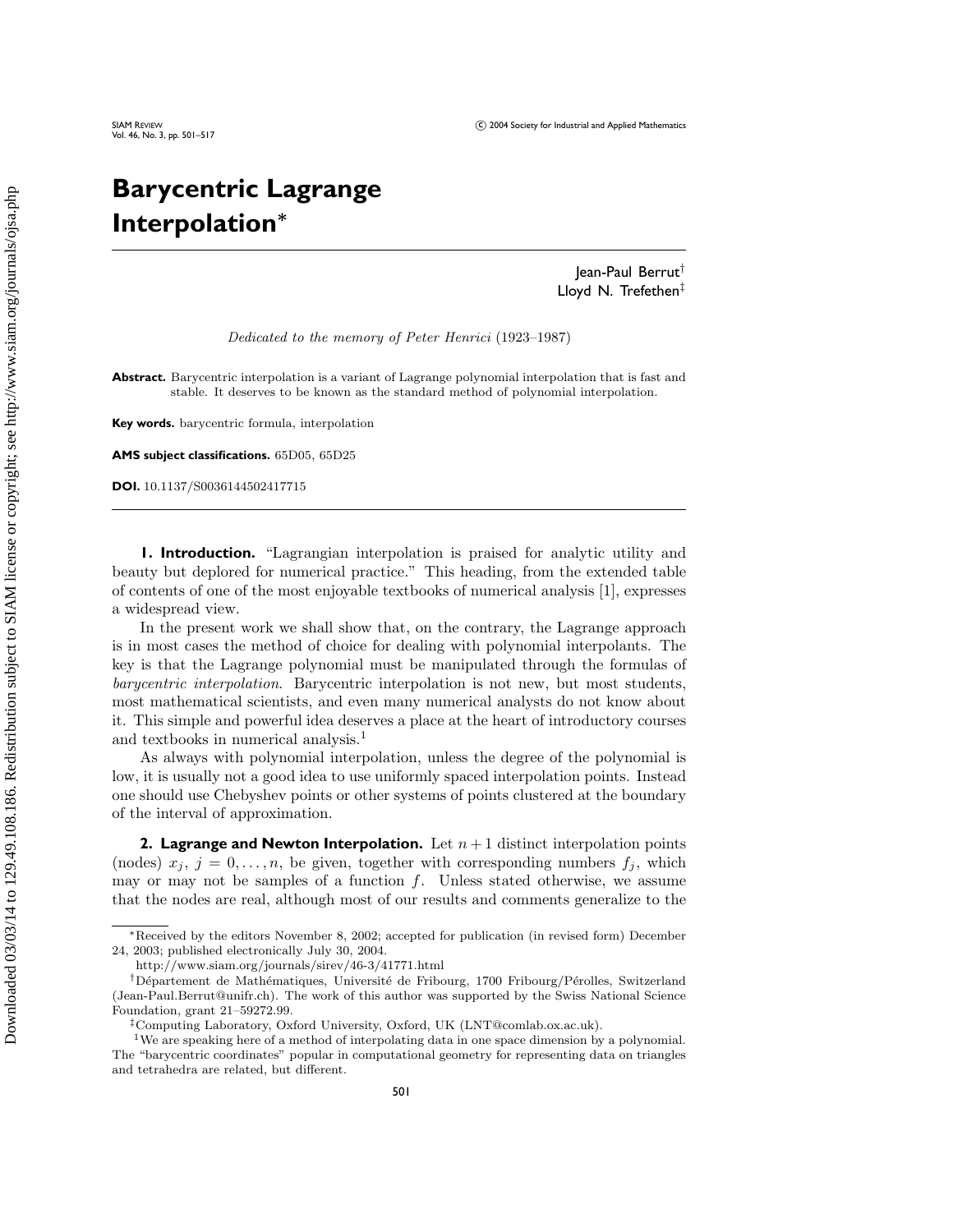complex plane. Let  $\Pi_n$  denote the vector space of all polynomials of degree at most n. The classical problem addressed here is that of finding the polynomial  $p \in \Pi_n$  that interpolates  $f$  at the points  $x_j$ , i.e.,

$$
p(x_j) = f_j, \qquad j = 0, \ldots, n.
$$

The problem is well-posed; i.e., it has a unique solution that depends continuously on the data. Moreover, as explained in virtually every introductory numerical analysis text, the solution can be written in Lagrange form [44]:

(2.1) 
$$
p(x) = \sum_{j=0}^{n} f_j \ell_j(x), \qquad \ell_j(x) = \frac{\prod_{k=0, k \neq j}^{n} (x - x_k)}{\prod_{k=0, k \neq j}^{n} (x_j - x_k)}.
$$

The Lagrange polynomial  $\ell_j$  corresponding to the node  $x_j$  has the property

(2.2) 
$$
\ell_j(x_k) = \begin{cases} 1, & j = k, \\ 0, & \text{otherwise,} \end{cases} \quad j, k = 0, \dots, n.
$$

At this point, many authors specialize Lagrange's formula (2.1) for small numbers n of nodes, before asserting that certain shortcomings make it a bad choice for practical computations. Among the shortcomings sometimes claimed are these:

- 1. Each evaluation of  $p(x)$  requires  $O(n^2)$  additions and multiplications.
- 2. Adding a new data pair  $(x_{n+1}, f_{n+1})$  requires a new computation from scratch.
- 3. The computation is numerically unstable.

From here it is commonly concluded that the Lagrange form of  $p$  is mainly a theoretical tool for proving theorems. For computations, it is generally recommended that one should instead use Newton's formula, which requires only  $O(n)$  flops for each evaluation of  $p$  once some numbers, which are independent of the evaluation point  $x$ , have been computed.<sup>2</sup>

Newton's approach consists of two steps. First, compute the Newton tableau of divided differences

$$
f[x_0]
$$
\n
$$
f[x_1]
$$
\n
$$
f[x_1]
$$
\n
$$
f[x_2]
$$
\n
$$
f[x_2, x_3]
$$
\n
$$
f[x_3]
$$
\n
$$
f[x_{n-1}, x_n]
$$
\n
$$
f[x_{n-2}, x_{n-1}, x_n]
$$
\n
$$
f[x_{n-1}, x_n]
$$
\n
$$
f[x_{n-2}, x_{n-1}, x_n]
$$
\n
$$
f[x_{n-1}, x_n]
$$
\n
$$
f[x_{n-1}, x_n]
$$
\n
$$
f[x_{n-2}, x_{n-1}, x_n]
$$
\n
$$
f[x_{n-2}, x_{n-1}, x_n]
$$

<sup>&</sup>lt;sup>2</sup>We define a  $flop$ —floating point operation—as a multiplication or division plus an addition or subtraction. This is quite a simplification of the reality of computer hardware, since divisions are much slower than multiplications on many processors, but this matter is not of primary importance for our discussion since we are mainly interested in the larger differences between  $O(n)$  and  $O(n^2)$ or  $O(n^2)$  and  $O(n^3)$ . As usual,  $O(n^p)$  means  $\leq cn^p$  for some constant c.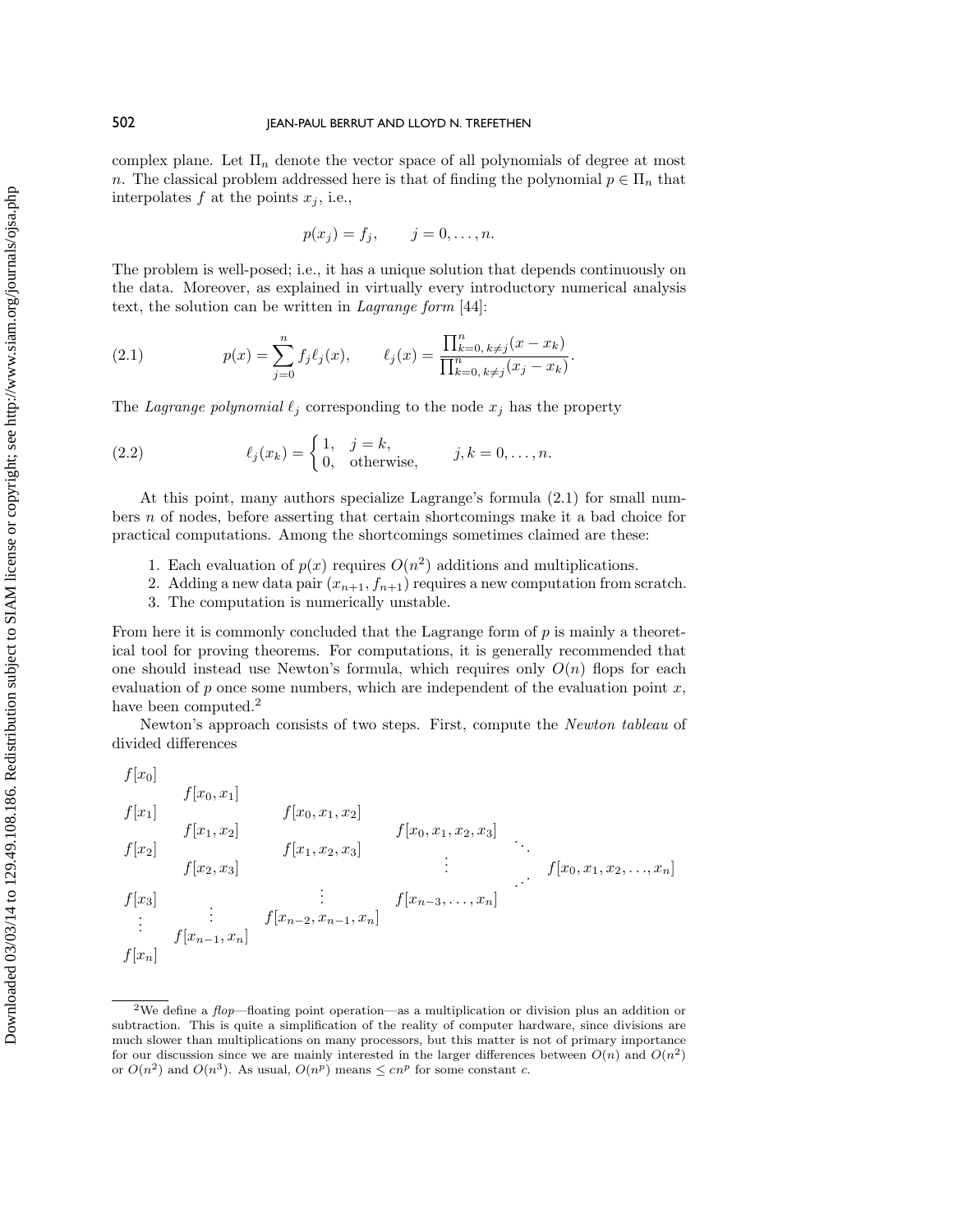# Downloaded 03/03/14 to 129.49.108.186. Redistribution subject to SIAM license or copyright; see http://www.siam.org/journals/ojsa.php Downloaded 03/03/14 to 129.49.108.186. Redistribution subject to SIAM license or copyright; see http://www.siam.org/journals/ojsa.php

# BARYCENTRIC LAGRANGE INTERPOLATION 503

by the recursive formula

(2.3) 
$$
f[x_j, x_{j+1}, \dots, x_{k-1}, x_k] = \frac{f[x_{j+1}, \dots, x_k] - f[x_j, \dots, x_{k-1}]}{x_k - x_j}
$$

with initial condition  $f[x_j] = f_j$ . This requires about  $n^2$  subtractions and  $n^2/2$ divisions. Second, for each x, evaluate  $p(x)$  by the Newton interpolation formula

(2.4) 
$$
p(x) = f[x_0] + f[x_0, x_1](x - x_0) + f[x_0, x_1, x_2](x - x_0)(x - x_1) + \cdots + f[x_0, x_1, \ldots, x_n](x - x_0)(x - x_1) \cdots (x - x_{n-1}).
$$

This requires a mere  $n$  flops when carried out by nested multiplication, much less than the  $O(n^2)$  required for direct application of  $(2.1)$ .

**3. An Improved Lagrange Formula.** The first purpose of the present work is to emphasize that the Lagrange formula (2.1) can be rewritten in such a way that it too can be evaluated and updated in  $O(n)$  operations, just like its Newton counterpart (2.4). To this end, it suffices to note that the numerator of  $\ell_i$  in (2.1) can be written as the quantity

(3.1) 
$$
\ell(x) = (x - x_0)(x - x_1) \cdots (x - x_n)
$$

divided by  $x-x_j$ . ( $\ell$  is denoted by  $\Omega$  or  $\omega$  in many texts.) If we define the *barycentric* weights  $by<sup>3</sup>$ 

(3.2) 
$$
w_j = \frac{1}{\prod_{k \neq j} (x_j - x_k)}, \qquad j = 0, ..., n,
$$

that is,  $w_j = 1/\ell'(x_j)$  [37, p. 243], we can thus write  $\ell_j$  as

$$
\ell_j(x) = \ell(x) \frac{w_j}{x - x_j}.
$$

Now we note that all the terms of the sum in (2.1) contain the factor  $\ell(x)$ , which does not depend on  $i$ . This factor may therefore be brought in front of the sum to yield

(3.3) 
$$
p(x) = \ell(x) \sum_{j=0}^{n} \frac{w_j}{x - x_j} f_j.
$$

That's it! Now Lagrange interpolation too is a formula requiring  $O(n^2)$  flops for calculating some quantities independent of x, the numbers  $w_i$ , followed by  $O(n)$  flops for evaluating p once these numbers are known. Rutishauser [51] called  $(3.3)$  the "first form of the barycentric interpolation formula."

What about updating? A look at  $(3.2)$  shows that incorporating a new node  $x_{n+1}$ entails two calculations:

- Divide each  $w_j$ ,  $j = 0, \ldots, n$ , by  $x_j x_{n+1}$  (one flop for each point), for a cost of  $n+1$  flops.
- Compute  $w_{n+1}$  with formula (3.2), for another  $n+1$  flops.

<sup>3</sup>In practice, in view of the remarks of the previous footnote, one would normally choose to implement this formula by  $n$  multiplications followed by a single division.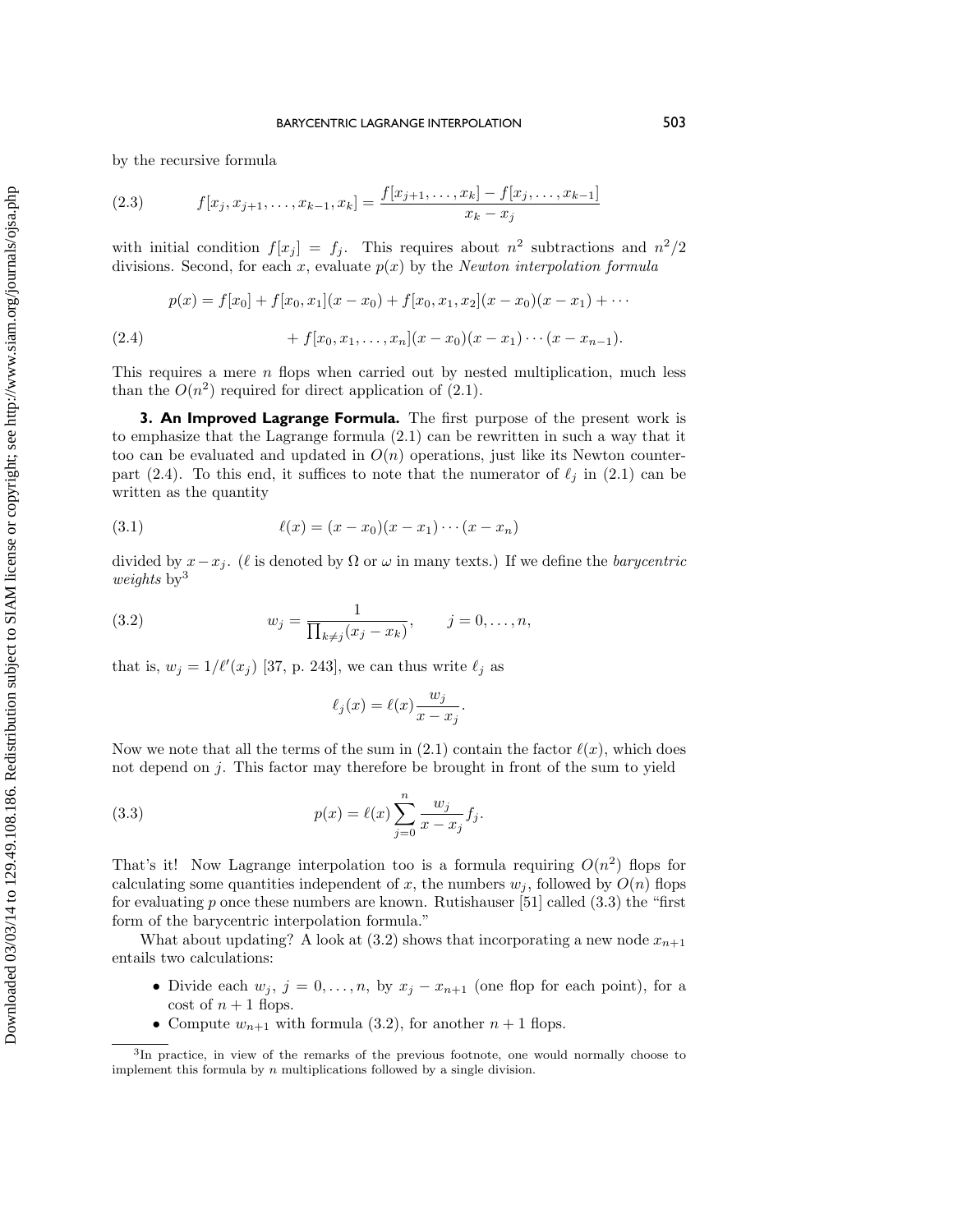The Lagrange interpolant can thus also be updated with  $O(n)$  flops! By applying this update recursively while minimizing the number of divisions, we get the following algorithm for computing  $w_j = w_j^{(n)}$ ,  $j = 0, \ldots, n$ :

$$
w_0^{(0)} = 1
$$
  
for  $j = 1$  to *n* do  
for  $k = 0$  to  $j - 1$  do  

$$
w_k^{(j)} = (x_k - x_j)w_k^{(j-1)}
$$
  
end  

$$
w_j^{(j)} = \prod_{k=0}^{j-1} (x_j - x_k)
$$
  
end  
for  $j = 0$  to *n* do  

$$
w_j^{(j)} = 1/w_j^{(j)}
$$
  
end

This algorithm performs the same operations as  $(3.2)$ , only in a different order.<sup>4</sup>

A remarkable advantage of Lagrange over Newton interpolation, rarely mentioned in the literature, is that the quantities that have to be computed in  $O(n^2)$  operations do not depend on the data  $f_i$ . This feature permits the interpolation of as many functions as desired in  $O(n)$  operations each once the weights  $w_i$  are known, whereas Newton interpolation requires the recomputation of the divided difference tableau for each new function.

Another advantage of the Lagrange formula is that it does not depend on the order in which the nodes are arranged. In the Newton formula, the divided differences do have such a dependence. This seems odd aesthetically, and it has a computational consequence: for larger values of n, many orderings lead to numerical instability. For stability, it is necessary to select the points in a van der Corput or Leja sequence or in another related sequence based on a certain equidistribution property [18, 23, 61, 67].

This is not to say that Newton interpolation has no advantages. One is that it leads to elegant methods for incorporating information on derivatives  $f^{(p)}(x_j)$  when solving so-called Hermite interpolation problems. Another may be its ability to accommodate vector or matrix interpolation from scalar data [60]; using a representation like (3.3) would require costly matrix inversion. There are also some theoretical instances in which Newton interpolation is preferable, e.g., the construction of multistep formulas for the solution of ordinary differential equations [33, 45].

**4. The Barycentric Formula.** Equation (3.3) is not the end of the story: it can be modified to an even more elegant formula, the one that is often used in practice.

Suppose we interpolate, besides the data  $f_i$ , the constant function 1, whose interpolant is of course itself. Inserting into (3.3), we get

(4.1) 
$$
1 = \sum_{j=0}^{n} \ell_j(x) = \ell(x) \sum_{j=0}^{n} \frac{w_j}{x - x_j}.
$$

Dividing (3.3) by this expression and cancelling the common factor  $\ell(x)$ , we obtain

<sup>&</sup>lt;sup>4</sup>This contrasts with a somewhat faster but unstable  $[28, p. 96]$  algorithm that takes advantage of the relation  $\sum_{k=0}^{j} w_k^{(j)} = 0$  [67].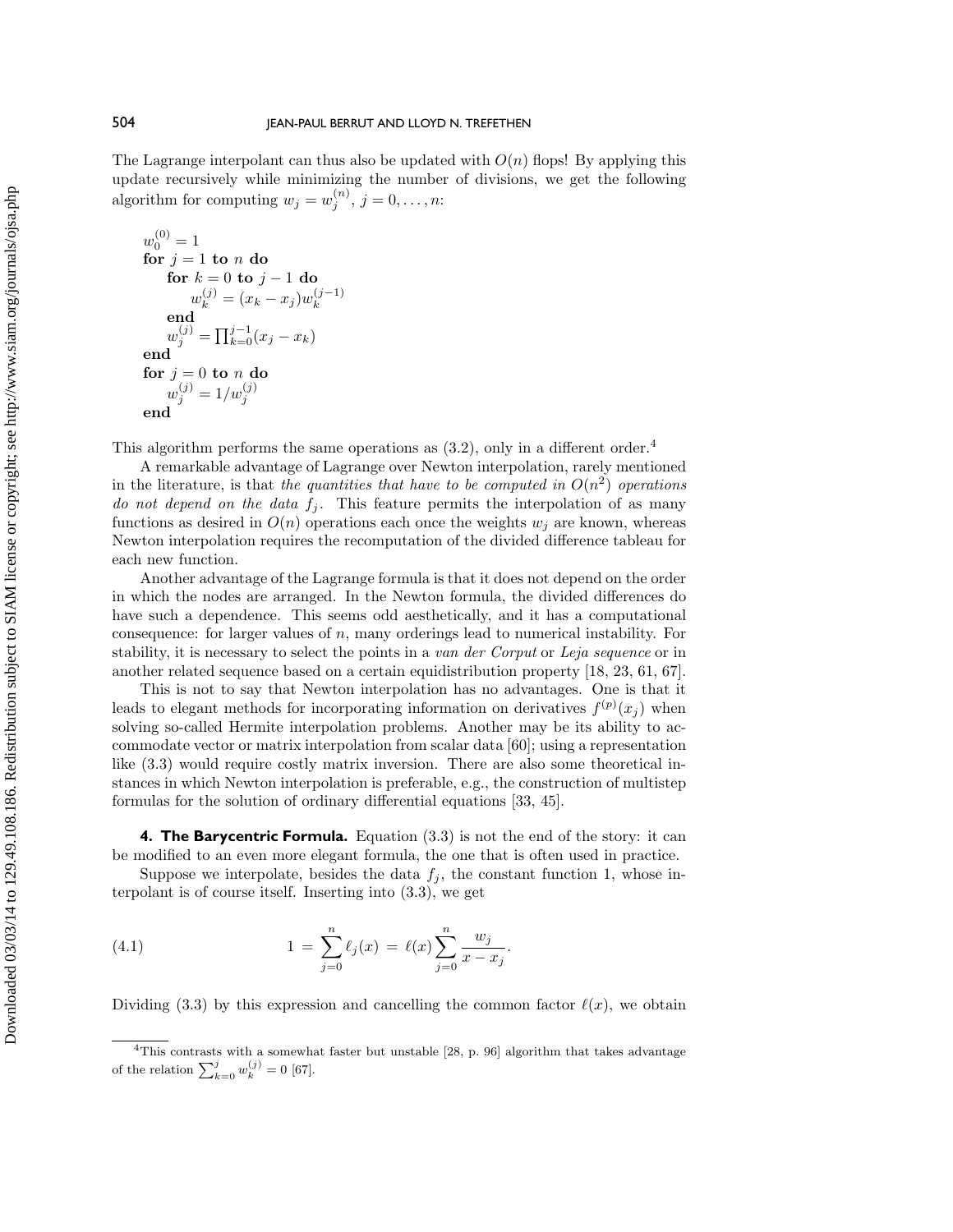the barycentric formula for p:

(4.2) 
$$
p(x) = \frac{\sum_{j=0}^{n} \frac{w_j}{x - x_j} f_j}{\sum_{j=0}^{n} \frac{w_j}{x - x_j}} \quad \text{BARYCENTRIC} \quad \text{FORMULA}
$$

where  $w_j$  is still defined by (3.2). Rutishauser [51] called (4.2) the "second (true) form of the barycentric formula." See p. 229 of [39] for comments on this terminology.

We see that the barycentric formula is a Lagrange formula, but one with a special and beautiful symmetry. The weights  $w_i$  appear in the denominator exactly as in the numerator, except without the data factors  $f_i$ . This means that any common factor in all the weights  $w_j$  may be cancelled without affecting the value of  $p_n$ , and in the discussion to follow we will use this freedom.

Like  $(3.3)$ ,  $(4.2)$  can also take advantage of the updating of the weights  $w_j$  in  $O(n)$  flops to incorporate a new data pair  $(x_{n+1}, f_{n+1})$ .

**5. Chebyshev and Other Point Distributions.** For certain special sets of nodes  $x_i$ , one can give explicit formulas for the barycentric weights  $w_i$ . The obvious place to start is equidistant nodes with spacing  $h = 2/n$  on the interval [−1, 1]. Here the weights can be directly calculated to be  $w_j = (-1)^{n-j} {n \choose j} / (h^n n!)$  [55], which after cancelling the factors independent of  $j$  yields

(5.1) 
$$
w_j = (-1)^j \binom{n}{j}.
$$

For the interval [a, b] we would multiply the original formula for  $w_i$  by  $2^n(b-a)^{-n}$ , but this constant factor too can be dropped, so we end up with (5.1) again, regardless of a and b.

A glance at  $(5.1)$  reveals that if n is large, the weights  $w_j$  for equispaced barycentric interpolation vary by exponentially large factors, of order approximately  $2^n$ . This sounds dangerous, and it is. The effect will be that even small data near the center of the interval are associated with large oscillations in the interpolant, on the order of  $2^n$ times bigger, near the edge of the interval [40, 65]. This so-called *Runge phenomenon* is not a problem with the barycentric formula, but is intrinsic in the underlying interpolation problem. Among other things it implies that polynomial interpolation in equally spaced points is highly ill-conditioned: small changes in the data may cause huge changes in the interpolant.

For polynomial interpolation to be a well-conditioned process, unless  $n$  is rather small, one must dispense with equally spaced points [59, Thm. 6.21.3]. As is well known in approximation theory, the right approach is to use point sets that are clustered at the endpoints of the interval with an asymptotic density proportional to  $(1-x^2)^{-1/2}$  as  $n \to \infty$ . Remarkably, this is the same asymptotic density one gets if  $[-1, 1]$  is interpreted as a conducting wire and the points  $x_i$  are interpreted as point charges that repel one another with an inverse-linear force and that are allowed to move along the wire to find their equilibrium configuration [64, Chap. 5]. And it is precisely the same asymptotic density that is required to make the weights  $w_i$  of comparable scale in the sense that although they may not all be exactly equal, they do not vary by factors exponentially large in  $n$ .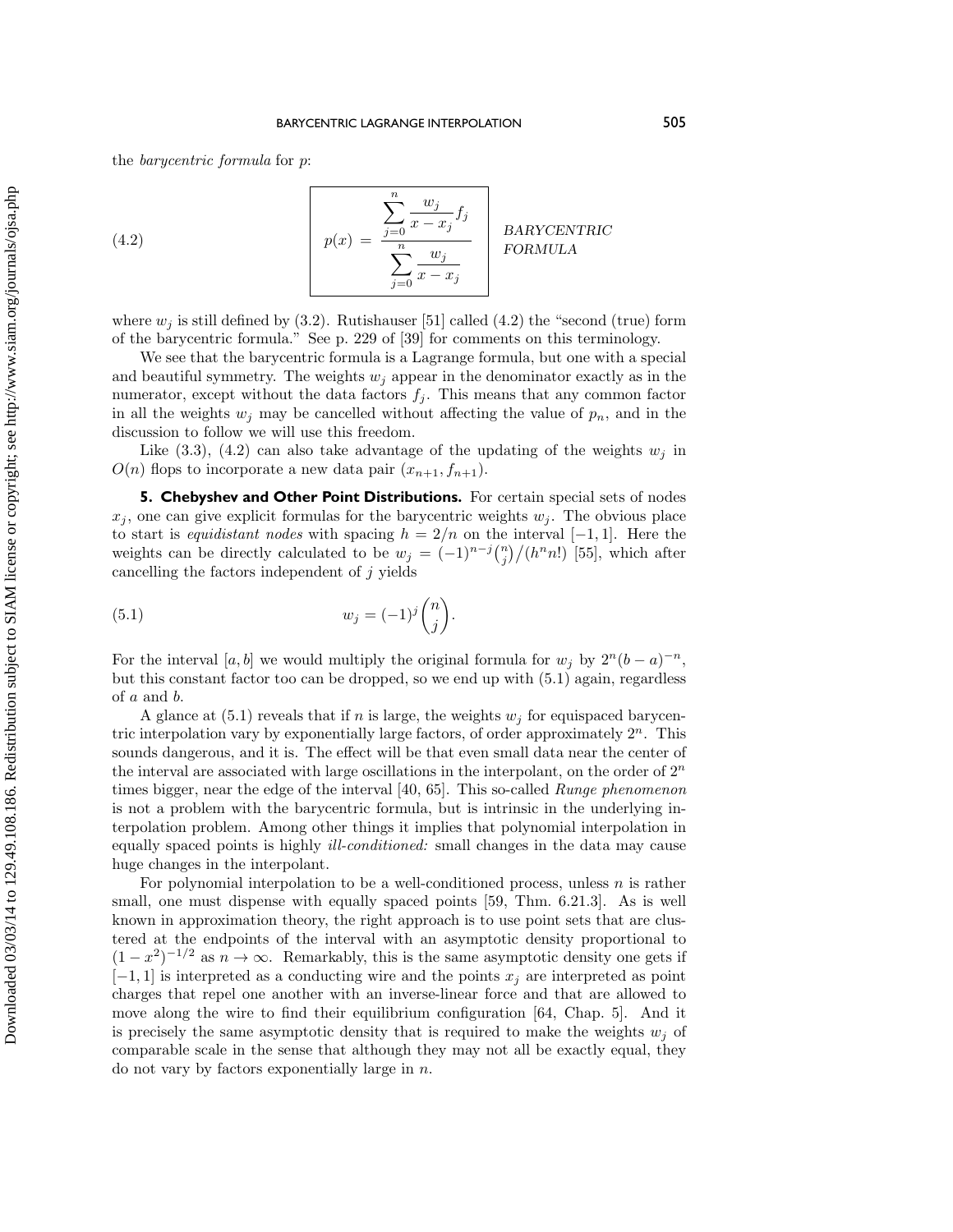The simplest examples of clustered point sets are the families of Chebyshev points, obtained by projecting equally spaced points on the unit circle down to the unit interval [−1, 1]. Four standard varieties of such points have been defined, and for each, there is an explicit formula for  $\ell$  in (3.1) that may be easily differentiated [9, 35, 47]. From the identity

$$
(5.2) \t\t w_j = \frac{1}{\ell'(x_j)}
$$

mentioned earlier, we accordingly obtain explicit formulas for the weights  $w_i$ .

The Chebyshev points of the first kind are given by

$$
x_j = \cos \frac{(2j+1)\pi}{2n+2}, \qquad j = 0, \dots, n.
$$

In this case after cancelling factors independent of  $j$  we find [40, p. 249]

(5.3) 
$$
w_j = (-1)^j \sin \frac{(2j+1)\pi}{2n+2}.
$$

Note that these numbers vary by factors  $O(n)$ , not exponentially, reflecting the good distribution of the points. The Chebyshev points of the second kind are given by

$$
x_j = \cos \frac{j\pi}{n}, \qquad j = 0, \dots, n.
$$

Here we find [52]

(5.4) 
$$
w_j = (-1)^j \delta_j, \qquad \delta_j = \begin{cases} 1/2, & j = 0 \text{ or } j = n, \\ 1, & \text{otherwise}; \end{cases}
$$

all but two of the weights are exactly equal. Formulas for the Chebyshev points of the third and fourth kinds can be found in [9].

For all of these sets of Chebyshev points, if the interval  $[-1, 1]$  is linearly transformed to [a, b], the weights as defined by (3.2) all get multiplied by  $2^{n}(b - a)^{-n}$ . However, as this factor cancels out in the barycentric formula, there is again no need to include it (and it is safer not to—see section 7).

One sees that, with equidistant or Chebyshev points, no expensive computations are needed to get the weights  $w_i$ , and thus only  $O(n)$  operations are required for evaluating  $p_n$ . No other interpolation method seems to achieve this, for as mentioned in section 3, Newton interpolation always requires  $O(n^2)$  operations for the divided differences.

Here is a MATLAB code segment that samples the function  $f(x) = |x| + x/2 - x^2$ in 1001 Chebyshev points of the second kind and evaluates the barycentric interpolant in 5000 points. One would rarely use so many points in practice; we pick such large values just to illustrate the effectiveness of the formula. (At the end of section 7 we shall modify this program to avoid failure when  $x = x_i$ .

```
n = 1000;fun = inline('abs(x) + .5*x-x.^2');x = \cos(\pi * (0:n)'/n);
f = fun(x);c = [1/2; ones(n-1,1); 1/2].*(-1).<sup>^</sup>((0:n)');
```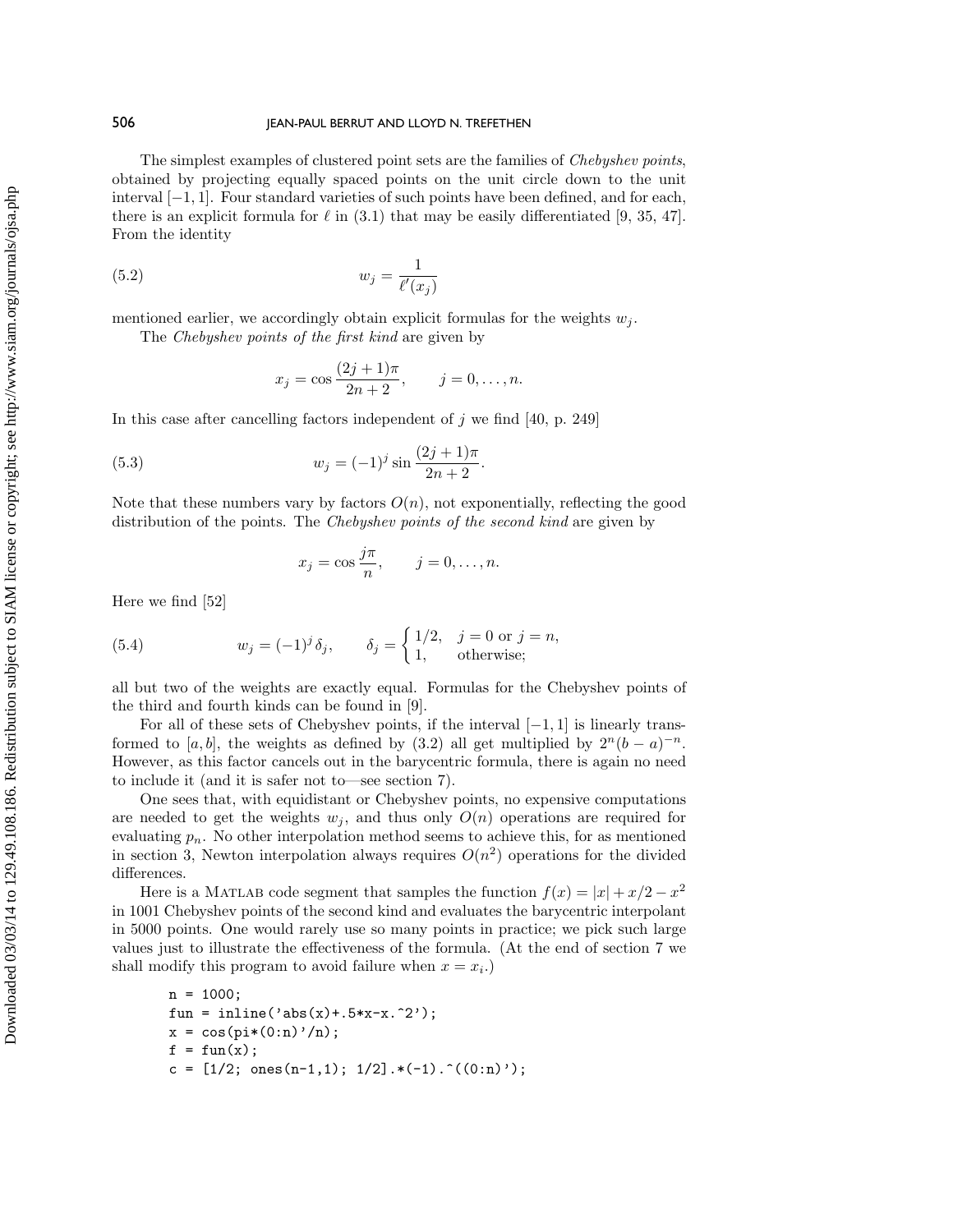

**Fig. 5.1** Barycentric interpolation of the function  $f(x) = |x| + x/2 - x^2$  in 21 and 101 Chebyshev points of the second kind on  $[-1, 1]$ . The dots mark the interpolated values  $f_j$ .

```
xx = 1inspace(-1, 1, 5000)';
numer = zeros(size(xx));denom = zeros(size(xx));for j = 1:n+1xdiff = xx-x(j);temp = c(j)./xdiff;
   numer = numer + temp*f(j);denom = denom + temp;end
ff = numer./denom;
plot(x, f, ','.', xx, ff, '-'')
```
On one of our workstations this code runs in about 1 second, producing a plot like those shown in Figure 5.1 but for the case  $n = 1000$ . For further numerical examples of barycentric interpolation, see [6] and [40].

Other point sets with the asymptotic distribution  $(1 - x^2)^{-1/2}$  also lead to wellconditioned polynomial approximation, notably the Legendre points—zeros or extrema of the Legendre polynomials. However, explicit formulas for the weights  $w_i$  are not known for Legendre points.

**6. Convergence Rates for Smooth Functions.** If a smooth function f defined on the interval [−1, 1] is interpolated by polynomials in Chebyshev points or in any other system of points with the asymptotic density  $(1 - x^2)^{-1/2}$ , the rate of convergence of the interpolants to f as  $n \to \infty$  is remarkably fast. In particular, suppose that f is a function that can be analytically continued to a function  $f(z)$  that is analytic (holomorphic) in a neighborhood of  $[-1, 1]$  in the complex plane. Then the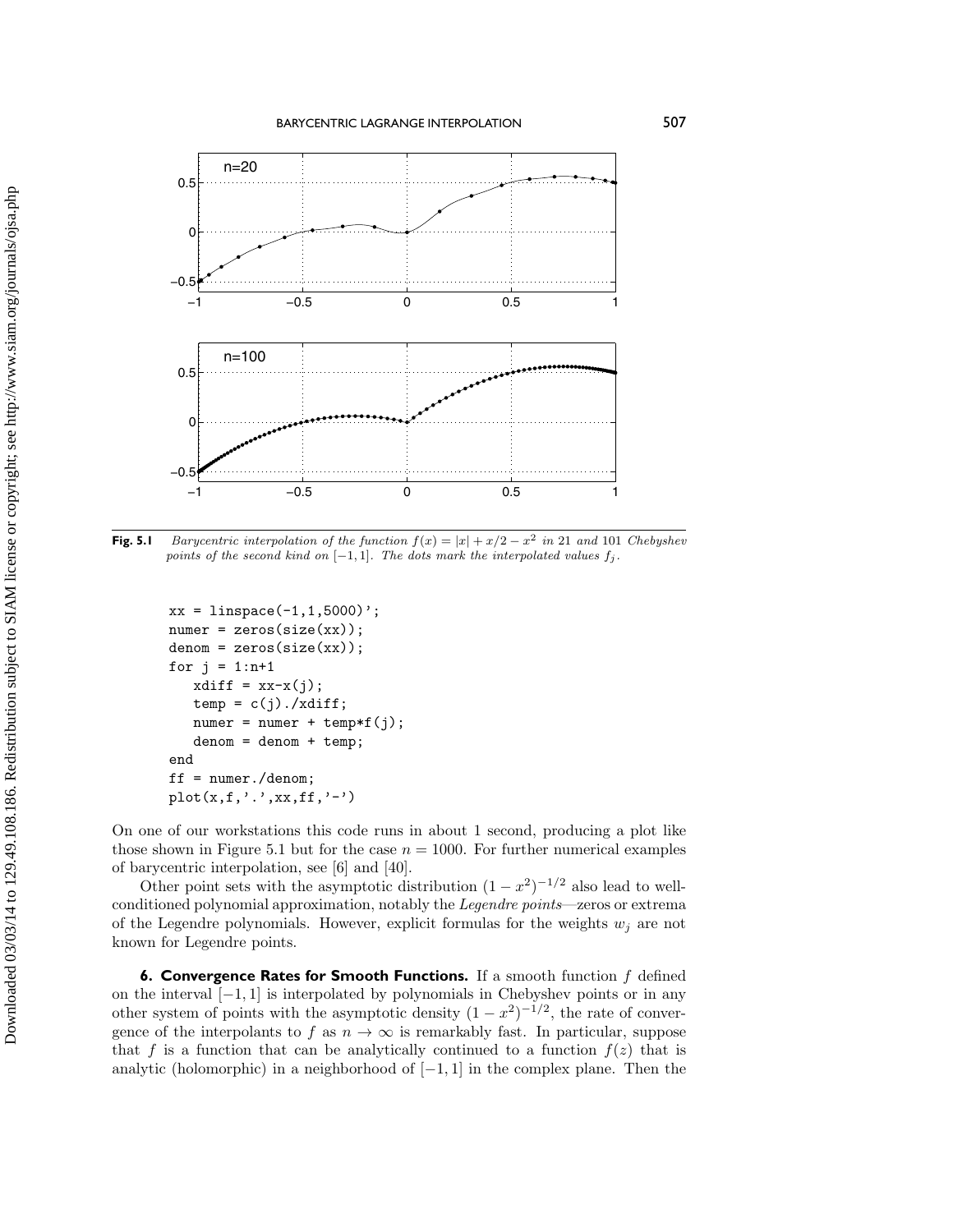

**Fig. 6.1** Convergence of the error (6.1) in polynomial interpolation of two smooth functions f in Chebyshev points of the second kind in  $[-1, 1]$ . The lower curve corresponds to  $f(x) =$  $\exp(x)/\cos(x)$ , and the upper curve to  $f(x) = (1+16x^2)^{-1}$ . In both cases we observe steady convergence down to the level of rounding errors. The wiggles in the second function arise from the missing central node for odd n.

interpolants  $p_n$  satisfy an error estimate

(6.1) 
$$
\max_{x \in [-1,1]} |f(x) - p_n(x)| \leq C K^{-n}
$$

for some constants C and  $K > 1$  [24, p. 173]. The bigger the region of analyticity, the bigger we may take  $K$  to be. To be precise, if  $f$  is analytic on and inside an ellipse in the complex plane with foci  $\pm 1$  and axis lengths 2L and 2 $\ell$ , then we may take  $K = L + \ell$  [64, Chap. 5].

Figure 6.1 illustrates this fast convergence for two smooth functions. The convergence rate for  $f(x) = \exp(x)/\cos(x)$  is determined by the poles of  $f(z)$  at  $z = \pm \pi/2$ ; we have

$$
K = \frac{\pi}{2} + \sqrt{\pi^2 - 1} \approx 2.7822.
$$

The convergence rate for  $f(x) = (1 + 16x^2)^{-1}$  is determined by the poles of this function at  $z = \pm i/4$ ; we have

$$
K = \frac{1}{4} + \sqrt{\frac{17}{16}} \approx 1.2808.
$$

These facts about convergence pertain to polynomial interpolation in general, not barycentric interpolation per se, but the latter has a special feature that might be well suited to taking advantage of such convergence rates under certain circumstances. Suppose we apply the barycentric formula to Chebyshev points associated with values  $n = 2, 4, 8, 16, \ldots$ . Then it is possible to compute the interpolants recursively, reusing the previous function values  $f_j$  each time n is doubled [39]. If f is analytic in a neighborhood of  $[-1, 1]$ , each doubling of n results approximately in a squaring of the error; one has quadratic convergence of the overall process.

A function  $f$  may be less smooth than the class we have considered (e.g., twice continuously differentiable, or infinitely differentiable); or it may be smoother (e.g.,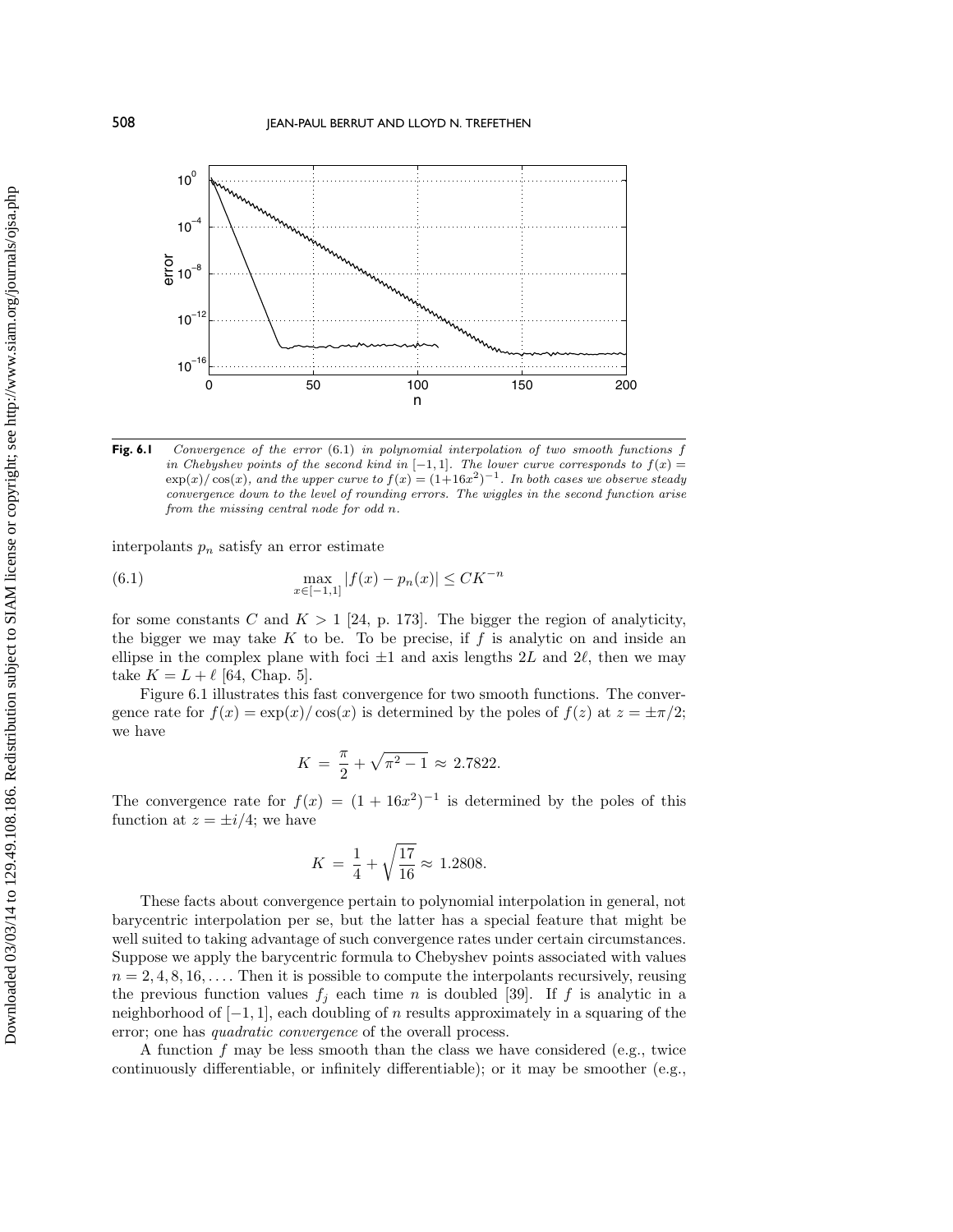analytic in the entire complex plane). A great deal is known about exactly how the convergence rates of polynomial interpolants depend on the precise degree of smoothness of  $f$ . See Chapter 5 of  $[64]$  for an introduction and  $[58]$  for a more advanced treatment.

**7. Numerical Stability.** Polynomial interpolation is an area in which the errors introduced by computer arithmetic are often a problem. One of the major advantages of the barycentric formula is its good behavior in this respect. But this is a subject where confusion is widespread, and one must be sure to distinguish several different phenomena.

One phenomenon to be clear about is that for improperly distributed sets of nodes, as discussed in section 5, the underlying interpolation problem is ill-conditioned: small changes in the data may cause large changes in the interpolant, typically manifested as large oscillations near the endpoints. Unless the nodes converge to the  $(1-x^2)^{-1/2}$ distribution, the condition numbers grow exponentially as  $n \to \infty$ . In such circumstances polynomial interpolation is usually not a good method for applications, regardless of whether one uses a Lagrange, Newton, or any other formulation. Even though the interpolants may converge to f in theory as  $n \to \infty$  when f is sufficiently smooth, rounding errors will destroy the convergence in practice, since the rounding errors are not smooth and thus get multiplied by exponentially large factors.

Let us suppose, then, that we are working with a set of points that are clustered in the above sense, such as Chebyshev or Legendre points. The barycentric formula is nowstable provided that two matters described beloware attended to. For years this conclusion has been "folklore" in certain circles, and a rigorous analysis will be provided in a forthcoming paper by N. J. Higham that was motivated by reading an early draft of the present article  $[41]$ . (In a word, Higham shows that  $(3.3)$ ) is unconditionally stable and that (4.2) is stable too, provided one has a clustered set of interpolation points.)

The first matter is the question of underflowand overflowin the computation of the weights in cases where we are working from the general formula (3.2) rather than from well-behaved explicit expressions like (5.3) and (5.4). In most cases difficulties can be avoided as follows. Suppose we are working on an interval  $[a, b]$  of length 4C. (In the field of complex analysis,  $C$  is called the *capacity* of the interval. The following remarks generalize to approximation on more complicated sets in the complex plane besides intervals.) Then as  $n \to \infty$ , the scale of the weights  $w_j$  as defined by (3.2) will grow or decay exponentially at the rate  $C^{-n}$ , and the concern about under- or overflow corresponds to situations where n is large or  $C$  is far from 1. To minimize the risk, one can multiply each factor  $x_j - x_k$  in (3.3) by  $C^{-1}$ . This has the effect of rescaling all the weights uniformly by a factor  $C<sup>n</sup>$ . It is very likely that the resulting numbers will be bigger than  $10^{-290}$  and smaller than  $10^{290}$ —and since the underand overflow thresholds in IEEE double precision arithmetic are  $10^{-308}$  and  $10^{308}$ . this will be enough to ensure that no digits of accuracy are lost. Exponent exception during computation is still possible in extreme cases, since the absolute values of the quantities  $w_k^{(j)}$  in the algorithm in section 3 may grow significantly before decreasing again (or vice versa). In rare situations where  $n$  is so large that this is a concern, the problem can be addressed by taking the factors in a random or, better, van der Corput or Leja ordering [18].

The other matter is less trivial but also easily coped with: what if the value of x in (4.2) is very close to one of the interpolation points  $x_k$  or, in an extreme case, exactly equal? Consider first the case in which  $x \approx x_k$  but  $x \neq x_k$ . The quotient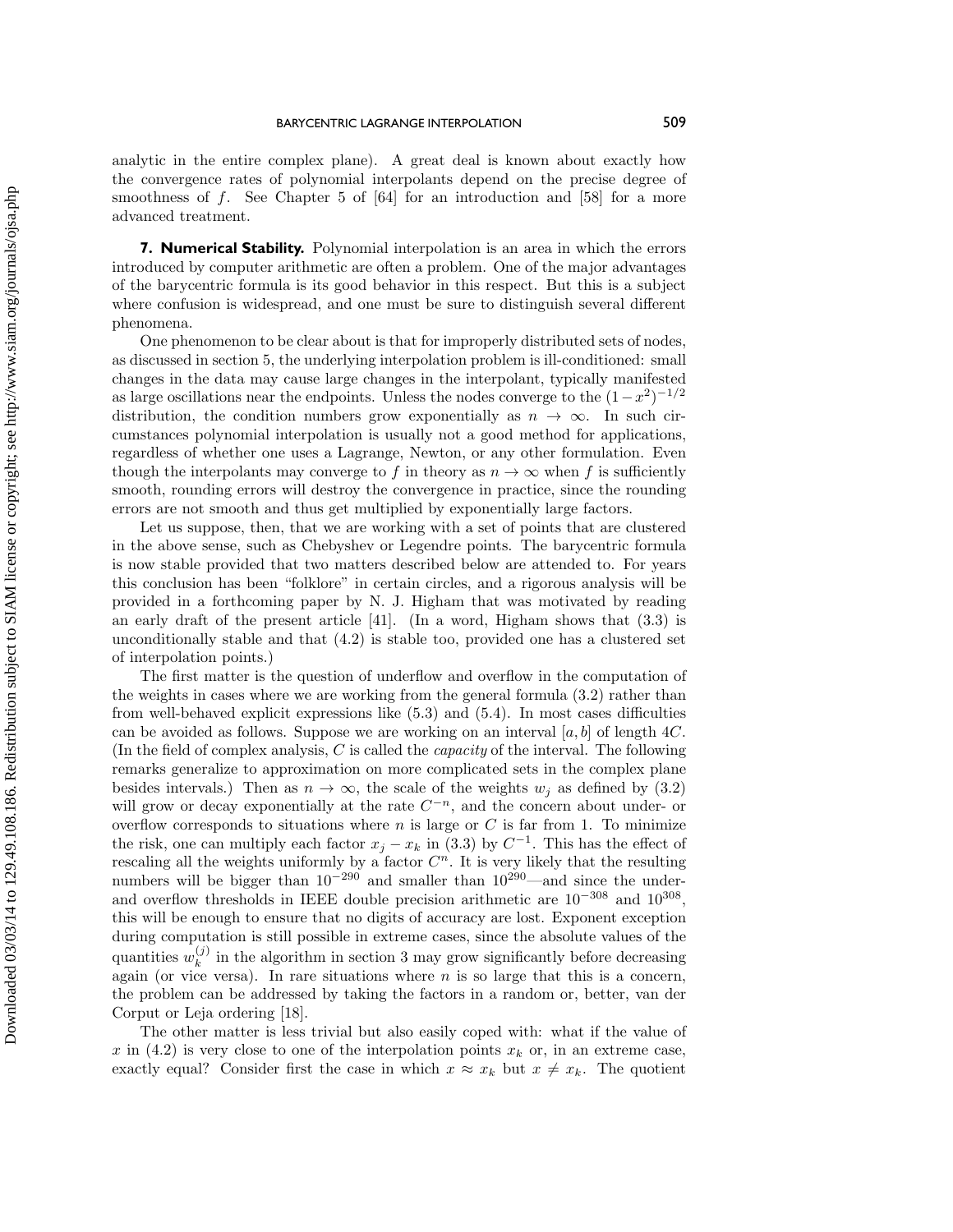$w_k/(x-x_k)$  will be very large, and it would seem that there might be a risk of inaccuracy in this number associated with the subtraction of two nearby quantities in the denominator. However, as pointed out by Henrici [39], this is not in fact a problem. Loosely speaking, there is indeed inaccuracy of this kind, but the same inaccurate numbers appear in both the numerator and the denominator of (4.2), and these inaccuracies cancel out; the formula remains stable overall. Rigorous arguments that make this intuitive idea precise are provided by Higham [41].

If  $x = x_k$  exactly, on the other hand, something must certainly be done: the barycentric formulas require a division by zero, and if the Matlab code segment given earlier is run in standard IEEE arithmetic, the corresponding values of the interpolant ff will come out as NaN, i.e., not-a-number. One can solve the problem by adding three lines containing a new variable **exact** to the kernel of the MATLAB code, as follows:

```
numer = zeros(size(xx));denom = zeros(size(xx));exact = zeros(size(xx));for j = 1:n+1xdiff = xx-x(j);temp = c(j)./xdiff;
  numer = numer + temp*f(j);denom = denom + temp;exact(xdiff==0) = 1;end
ff = numer./denom;
jj = find(exact); ff(j) = f(exact(j));
```
The above observations seem to make barycentric interpolation entirely reliable in practice.

The barycentric interpolation formula has a further kind of stability or robustness property that proves advantageous in some applications. Suppose (4.2) is applied with an arbitrary set of positive weights  $w_j$ , not necessarily those given by (3.2). For example, the weights might have been computed somehow with large errors. It is easily seen that the resulting function  $p(x)$  still interpolates the data f, even though it is no longer in general a polynomial (see section 9.2).

**8. Trigonometric, Sinc, and Laurent Interpolation.** Polynomial interpolation in Chebyshev points on  $[-1, 1]$  is equivalent to other familiar interpolation problems, and accordingly, these too have barycentric formulas. For example, one can transplant any function f defined on  $[-1, 1]$  to a  $2\pi$ -periodic, *even* function F defined on  $[-\pi, \pi]$ by changing variables to  $\theta = \cos^{-1} x$  and defining  $F(\theta) = f(x) = f(\cos \theta)$  [58]. The barycentric formula becomes [9]

(8.1) 
$$
t_n(\theta) = \frac{\sum_{j=0}^n \frac{w_j}{\cos \theta - \cos \theta_j} F_j}{\sum_{j=0}^n \frac{w_j}{\cos \theta - \cos \theta_j}}, \qquad w_j = \frac{1}{\prod_{k \neq j} (\cos \theta_j - \cos \theta_k)},
$$

n

with  $\theta_j = \cos^{-1} x_j$  and  $F_j = F(\theta_j)$ . Since  $t_n(\theta) = p_n(x)$  is a polynomial of degree  $\leq n$  in cos $\theta$ , it is a trigonometric polynomial of degree  $\leq n$  in  $\theta$  [49, p. 3], and (8.1) is the *trigonometric interpolant* of F. For Chebyshev points of the second kind  $\{x_i\}$ ,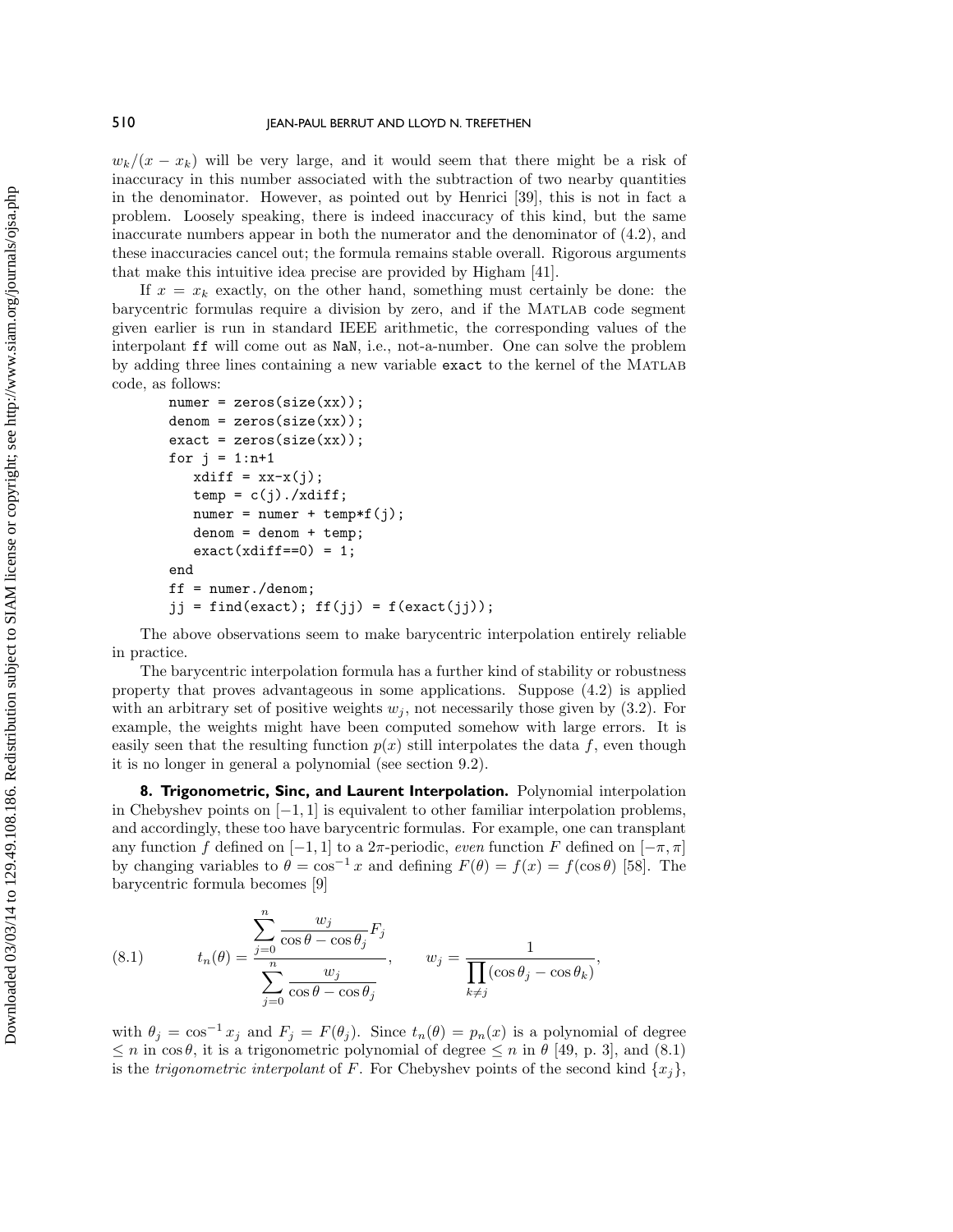the transplanted nodes  $\{\theta_j\}$  are equally spaced, and by (5.4), (8.1) becomes

$$
t_n(\theta) = \sum_{j=0}^n \frac{(-1)^j \delta_j}{\cos \theta - \cos \theta_j} F_j / \sum_{j=0}^n \frac{(-1)^j \delta_j}{\cos \theta - \cos \theta_j}.
$$

This formula is a special case of the trigonometric interpolant of degree  $\leq n$  of an arbitrary function F in an even number 2n of equidistant nodes  $\theta_j = j\pi/n$ ,  $j =$  $0, \ldots, 2n - 1$ , on the interval  $[0, 2\pi]$  [39]:

(8.2) 
$$
t(\theta) = \sum_{j=0}^{2n-1} (-1)^j \cot \frac{\theta - \theta_j}{2} F(\theta_j) / \sum_{j=0}^{2n-1} (-1)^j \cot \frac{\theta - \theta_j}{2}.
$$

The last expression can be further generalized. The function  $t$  is nothing but the so-called *cardinal* or *sinc interpolant*  $S_h$  of the  $2\pi$ -periodically extended function F at the equidistant points  $\theta_j = jh$ ,  $h = \pi/n$ ,  $j = -\infty, \ldots, \infty$  on the whole real line R [56]. After replacement of the cotangent with its Mittag–Leffler series, (8.2) becomes the barycentric formula for  $S_h$  [10],

$$
S_h(\theta) = \sum_{j=-\infty}^{\infty} \frac{(-1)^j}{\theta - \theta_j} F(\theta_j) / \sum_{j=-\infty}^{\infty} \frac{(-1)^j}{\theta - \theta_j}.
$$

In this way we recover the sinc interpolant for more general functions on  $R$  (i.e., nonperiodic). Gautschi has recently found another way of evaluating  $S_h$  that is more efficient in many cases [29].

Another closely related problem is that of polynomial interpolation in equally spaced points on the unit circle in the complex plane. For the  $n$  roots of unity  $z_j = \exp(2\pi i j/n), j = 0, \ldots, n-1$ , one has  $\ell(z) = \prod_j (z - z_j) = z^n - 1$ , and the simplified weights are easily computed from (5.2) as  $w_j = z_j$ , yielding the barycentric formula [32, 40]

$$
p_n(z) = \sum_{j=0}^{n-1} \frac{z_j}{z - z_j} f(z_j) / \sum_{j=0}^{n-1} \frac{z_j}{z - z_j} .
$$

This is a starting point for all kinds of computations related to Cauchy integrals and Taylor and Laurent series in complex analysis [38].

**9. Further Uses of the Lagrange Representation.** Lagrange and barycentric formulas for polynomial interpolation have many other uses. Here are a few.

**9.1. Estimation of the Lebesgue Constant.** We mentioned in section 5 that some sets of interpolation points are better than others. Famous mathematicians, among them P. Erdős, have given much effort to studies of which point sets are good or best, and howsuch matters can be quantified. A crucial observation is that, for a fixed set of  $n+1$  nodes  $x_j$ , the operator  $P_n$  that maps a function f to its interpolating polynomial  $p_n$  is a linear projection, with  $P_np_n = p_n$ . A good measure of the behavior of the interpolation problem is the norm of  $P_n$ , known as the Lebesgue constant,

(9.1) 
$$
\Lambda_n = \|P_n\| = \sup_{f \in C[a,b]} \frac{\|P_n f\|}{\|f\|},
$$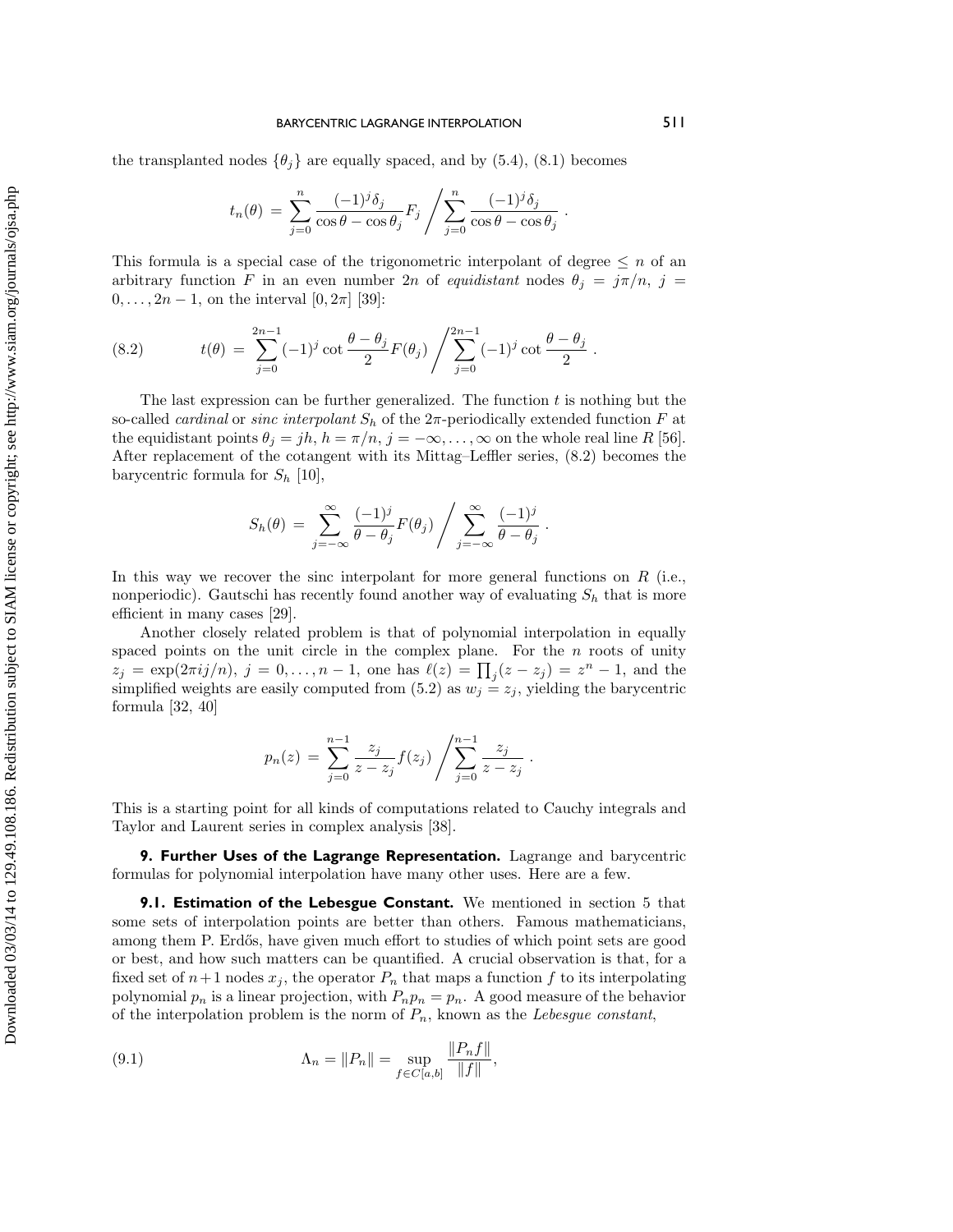where  $||f|| = \max_{x \in [a,b]} |f(x)|$  and  $C[a,b]$  denotes the space of all continuous functions on [a, b]. This number can be shown to be a function of the Lagrange polynomials  $\ell_j$ of (2.1) [48, 58]:

$$
\Lambda_n = \max_{x \in [a,b]} \sum_{j=0}^n |\ell_j(x)|.
$$

For some sets of interpolation points, the values of  $\Lambda_n$  have been determined or estimated theoretically; see [17], [28, p. 121], and [36]. For any nodes, we can use the computed weights (3.2) to yield a lower bound:

(9.2) 
$$
\Lambda_n \ge \frac{1}{2n^2} \frac{\max_{0 \le j \le n} |w_j|}{\min_{0 \le j \le n} |w_j|}.
$$

This inequality can be derived by applying Markov's inequality on the size of derivatives of polynomials [12]. Notice that it quantifies the observation of section 5 that if the barycentric weights vary widely, the interpolation problem must be ill-conditioned. Other illustrations of the relevance of the quotient of the barycentric weights can be found in [27] and [67].

**9.2. Rational Interpolation.** It was mentioned in section 7 that if the barycentric formula  $(4.2)$  is applied with an arbitrary set of weights  $w_i$ , not necessarily those given by  $(3.2)$ , then the resulting function  $p(x)$  still interpolates the data f even though it is no longer in general a polynomial. Back-multiplication of the numerator and denominator by  $\ell(x)$  shows that  $p(x)$  is in fact the quotient of two polynomials of degree at most  $n$ , i.e., a rational interpolant of  $f$ . It is easy to see that, conversely, every rational function r that interpolates the data  $f_j$  in the points  $x_j$  can be written in the form (4.2) for some weights  $w_j$  [12, p. 79]. These observations lead to an efficient method for computing rational interpolants based on computing the kernel of a variant type of Vandermonde matrix [13]. The barycentric representation of rational interpolants has several advantages over other representations, besides those it shares with polynomial interpolation. In particular, it allows for an easier detection of so-called unattainable points and of poles in the interval of interpolation [11, 54].

**9.3. Differentiation of Polynomial Interpolants.** Suppose we have a function u represented by a polynomial interpolant in Lagrange form,  $u(x) = \sum_{j=0}^{n} u_j \ell_j(x)$ . Then the first and second derivatives of  $u$  are

(9.3) 
$$
u'(x) = \sum_{j=0}^{n} u_j \ell'_j(x), \qquad u''(x) = \sum_{j=0}^{n} u_j \ell''_j(x).
$$

Now by (4.2), the barycentric representation of  $\ell_j$  is

$$
\ell_j(x) = \frac{w_j}{x - x_j} / \sum_{k=0}^n \frac{w_k}{x - x_k} .
$$

Multiplying through, and then multiplying both sides by  $x - x_i$  to render them differentiable at  $x = x_i$ , we have

$$
\ell_j(x) \sum_{k=0}^{n} w_k \frac{x - x_i}{x - x_k} = w_j \frac{x - x_i}{x - x_j},
$$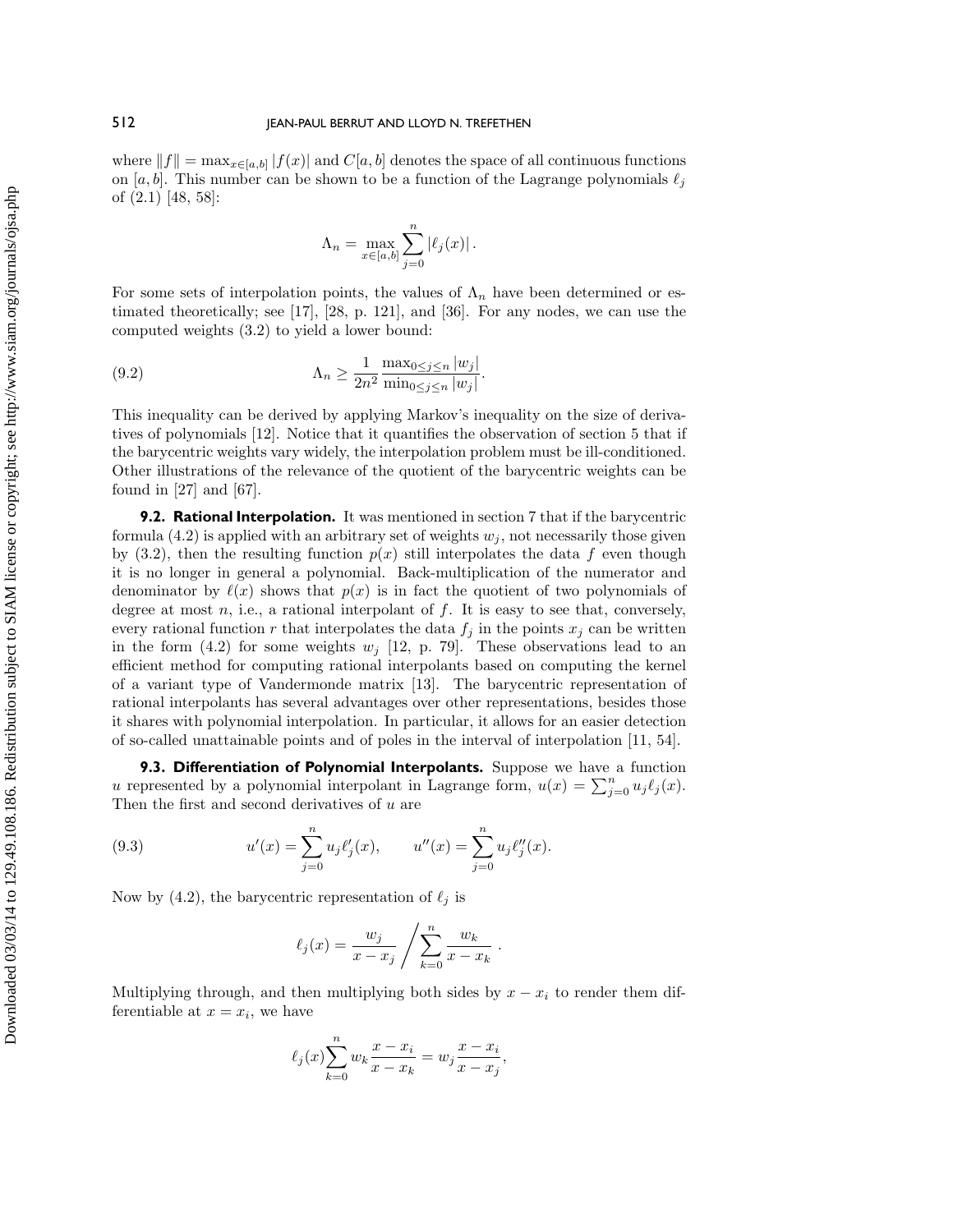from which it follows with  $s(x) = \sum_{k=0}^{n} w_k(x - x_i)/(x - x_k)$  that

$$
\ell'_j(x)s(x) + \ell_j(x)s'(x) = w_j \left(\frac{x - x_i}{x - x_j}\right)'
$$

and

$$
\ell''_j(x)s(x) + 2\ell'_j(x)s'(x) + \ell_j(x)s''(x) = w_j \left(\frac{x - x_i}{x - x_j}\right)''.
$$

General formulas for  $\ell'_j(x)$  and  $\ell''_j(x)$  can be derived from these expressions. At  $x = x_i$ , straightforward computations yield  $s(x_i) = w_i$ ,  $s'(x_i) = \sum_{k \neq i} w_k/(x_i - x_k)$ , and  $s''(x_i) = -2\sum_{k\neq i} w_k/(x_i - x_k)^2$ , from which, together with  $\ell_j(x_i) = 0$ , we get for  $i \neq j$ 

$$
(9.4) \qquad \ell'_j(x_i) = \frac{w_j/w_i}{x_i - x_j}, \qquad \ell''_j(x_i) = -2\frac{w_j/w_i}{x_i - x_j} \left[ \sum_{k \neq i} \frac{w_k/w_i}{x_i - x_k} - \frac{1}{x_i - x_j} \right].
$$

As for the case  $i = j$ , (4.1) implies  $\sum_{j=0}^{n} \ell_j^{(m)}(x) = 0$  for each differentiation order m and thus

(9.5) 
$$
\ell'_j(x_j) = -\sum_{i \neq j} \ell'_j(x_i), \qquad \ell''_j(x_j) = -\sum_{i \neq j} \ell''_j(x_i).
$$

The advantages of (9.5) from the point of viewof numerical stability are discussed in [2, 3, 5, 7].

What we have just achieved with the aid of Lagrange interpolation formulas is the computation of the entries of what are commonly known as first- and second-order differentiation matrices  $D^{(1)}$  and  $D^{(2)}$ :

(9.6) 
$$
D_{ij}^{(1)} = \ell'_j(x_i), \qquad D_{ij}^{(2)} = \ell''_j(x_i).
$$

These matrices have a simple interpretation. If  $f$  is a vector of function values associated with the grid  $\{x_i\}$ , then  $D^{(1)}f$  is the vector obtained by interpolating these data, then differentiating the interpolant at the grid points—and similarly for  $D^{(2)}$ . These formulas hold virtually unchanged for rational interpolation [4]; see [54] for a more general differentiation formula.

**9.4. Spectral Methods for Differential Equations.** Differentiation of interpolants is the basis of one of the most important applications of polynomial interpolation: spectral collocation methods for the numerical solution of ordinary and partial differential equations. Suppose f is a function on  $[-1, 1]$ , for example, and we want to solve numerically the boundary value problem

(9.7) 
$$
\frac{d^2u}{dx^2} = f, \qquad -1 < x < 1,
$$

together with boundary conditions  $u(-1) = u(1) = 0$ . One way to do this is to set up a Chebyshev grid and consider the  $(n-1) \times (n-1)$  matrix problem

$$
Dv = f,
$$

where D is the matrix consisting of the interior rows and columns of the matrix  $D^{(2)}$ of (9.6), v is an  $(n-1)$ -vector of unknown approximations to u at the interior grid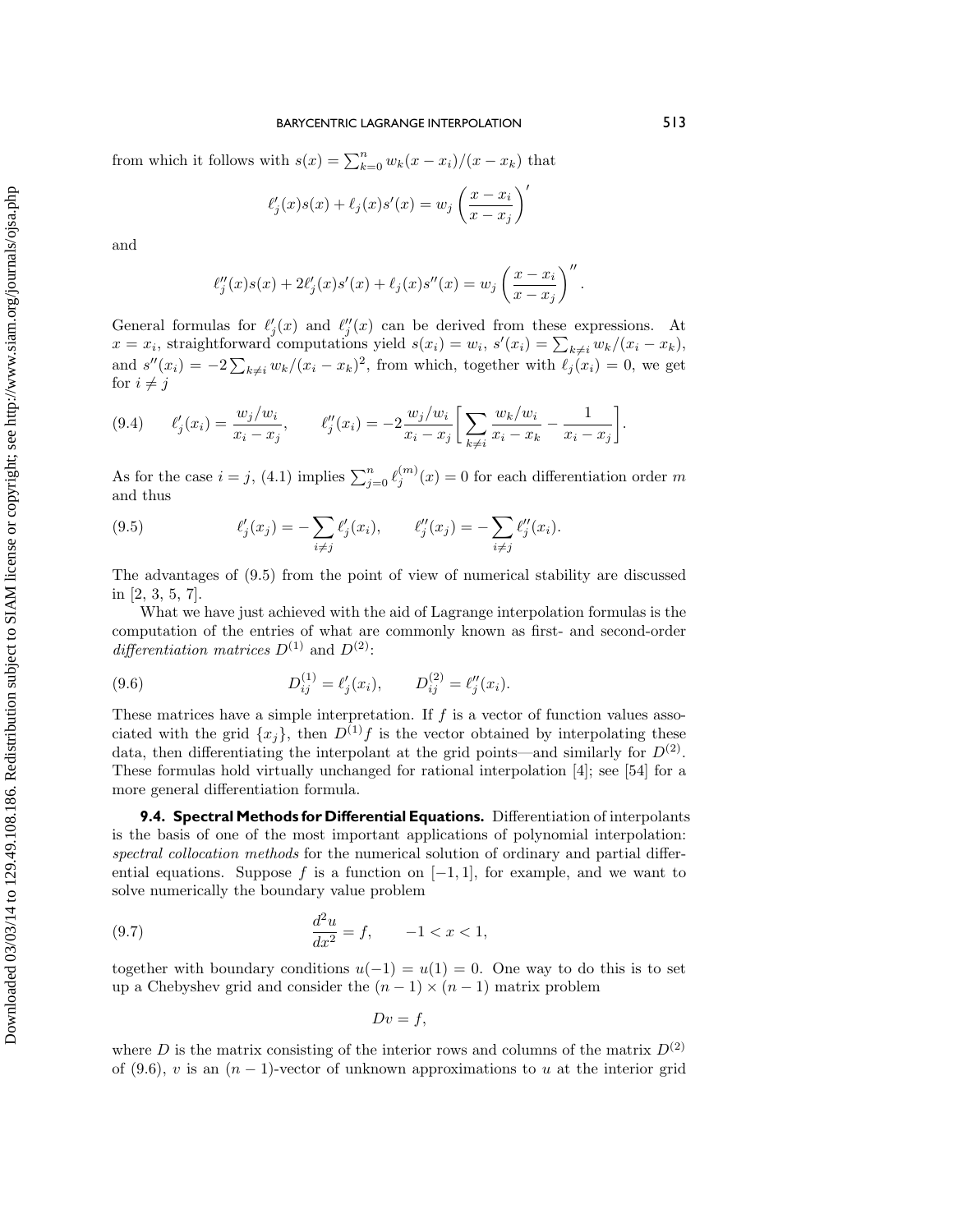points, and f is now the  $(n - 1)$ -vector of values of  $f(x)$  sampled at these same grid points. If a continuous function  $v(x)$  is constructed by barycentric interpolation from the solution vector  $v$  together with boundary values zero, then  $v$  may be an extremely good approximation to the exact solution u. If f is analytic in a neighborhood of [−1, 1], for example, the accuracy will improve geometrically at the rate discussed in section 6 as  $n \to \infty$ .

Spectral collocation methods have aroused great interest in recent decades and have given rise to a large body of literature, including the books [16, 24, 64] (practically oriented) and [19, 25, 66] (more advanced). These are the high-accuracy, "p versions" of the more general class of finite element (and spectral element) methods for the numerical solution of differential equations, a subject in which polynomials written in Lagrange form also play an important role [22].

**9.5. Fast Multipole Methods.** Finally, the barycentric formula has natural advantages for applications to fast multipole methods, which are fast algorithms invented by Rokhlin [50] and Greengard [31] for evaluating certain sums [15]. In [21], multipole methods are applied to the evaluation of interpolating polynomials of large degrees by means of the first form of the barycentric formula (3.3). Tests based on the second formula (4.2) are described in [14].

**10. Historical Notes.** Why is barycentric interpolation not better known?

It seems that the first appearance of the barycentric representation is in the article [62], in which W. Taylor restricted himself to equidistant points. The term "barycentric" seems to appear for the first time in [20] (although Hamming implicitly attributed it to Taylor in [34]). Did Dupuy knowof Taylor's work? He did not cite it. Kuntzmann wrote the first book with extensive discussion of barycentric formulas [43], but his work did not have much impact in the USA.

In the first edition of his very influential text [34], Hamming presented the barycentric formula very nicely just after introducing "the Lagrange method of interpolation" and commented that the formula is "easier to use than the Lagrange formula." Why did he discard this paragraph in the second edition? His comment may showthat he mainly had hand calculations in mind and believed the advent of the computer would render obsolete any better way of evaluating the formula. This very unfortunate omission would probably have been avoided had Winrich's 1969 paper [68], which clearly documented the superiority of the barycentric formula for every  $n > 3$ , appeared a little earlier. In [37], another influential book of the 1960s and 1970s, Henrici did not mention barycentric formulas either.

Barycentric formulas were certainly noticed by Rutishauser and Stiefel at the ETH in Zurich. Rutishauser coauthored the chapter on interpolation in [53] with Bulirsch, and he presented barycentric formulas in his classes at the ETH in the 1960s. However, his lecture notes were only published much later by M. Gutknecht [51]. Stiefel emphasized the barycentric formula in [57], as did Henrici in his later text [40]. However, the former is in German, and the second did not have the impact of [37] in the USA. Schwarz's book, first in German and then in an English translation, followed Stiefel's work and retained the barycentric formula [55]. Some French and German authors have described the barycentric representation [46, 63], and in the USA it sometimes appears as an exercise [42, 64]. A recent (transatlantic) text that treats barycentric formulas nicely is the textbook by Gautschi [28], who, as it happens, was the translator of Rutishauser's lecture notes into English [51].

The first publication mentioning that the Lagrange representation can be updated seems to be the important paper by Werner [67]. (If Werner's paper had attracted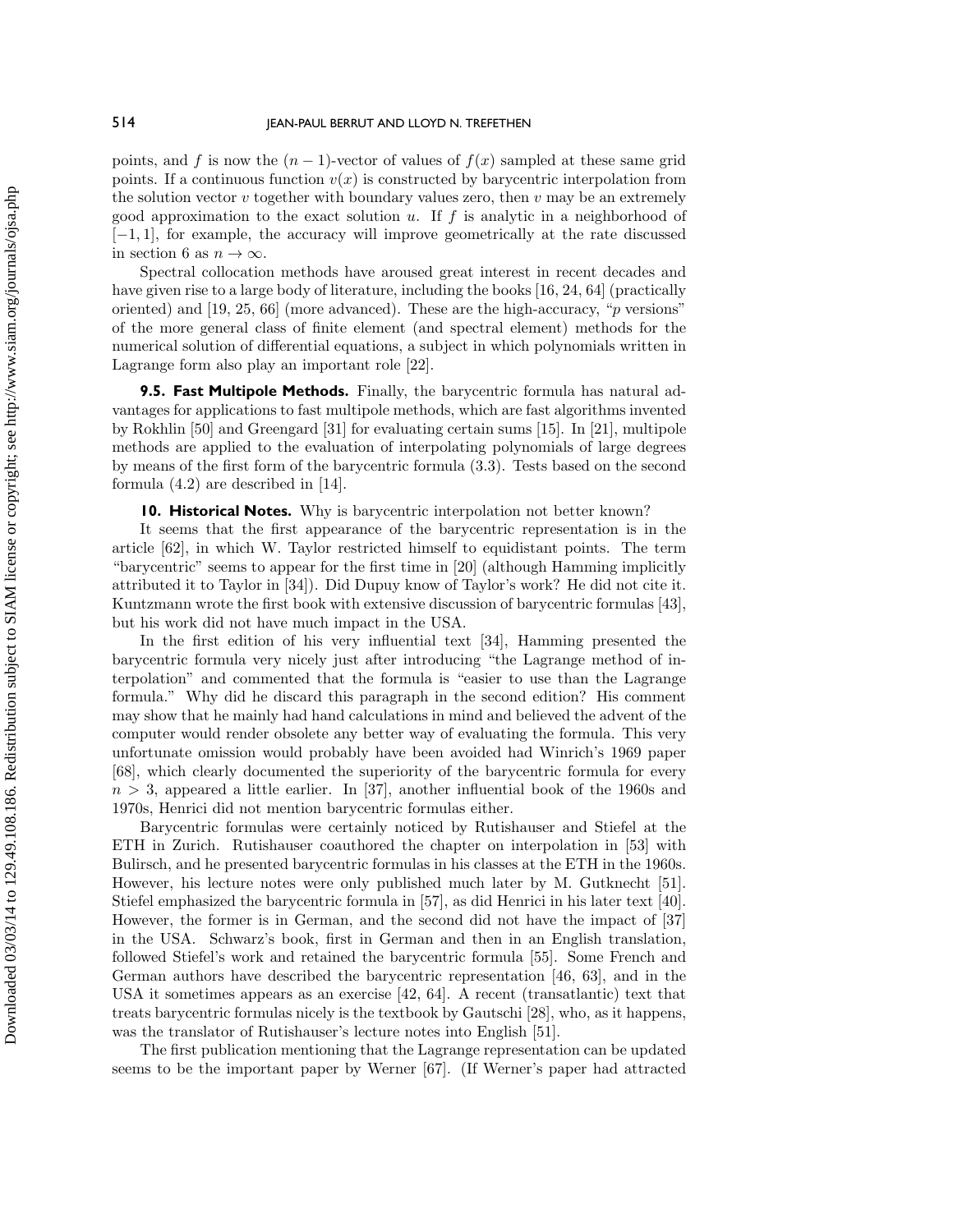more attention, there would have been less need for this one!) Werner's algorithm is in fact twice as fast as the one we give in section 3, but replaces the quotient defining  $w_j^{(j)}$  with a long, unstable sum, a drawback also experienced by Gautschi in the related application of the construction of quadrature rules [27]. It should be noted that in 1973 Gander had already updated Lagrange and barycentric formulas for the special case of the extrapolation to the limit [26].

Schneider and Werner were the first to notice that the advantages of the barycentric representation carry over from polynomial to rational interpolation, as mentioned in section 9.2. The first publication of a differentiation matrix as in section 9.3 seems to have been by Bellman et al. [8] as a special case of the general method of differential quadrature introduced by these authors. In the context of spectral methods, the first appearance may have been in [30]. In general, however, the literature on spectral methods makes almost no mention of barycentric formulas.

If you look in the index of a book of numerical analysis, you probably won't find "barycentric." Let us hope it will be different a generation from now.

**Acknowledgments.** We are indebted to Walter Gautschi for reading and amending a first draft of this work, and to Nick Higham and Pete Stewart for detailed comments and suggestions that have led to many improvements.

### **REFERENCES**

- [1] F. S. ACTON, *Numerical Methods That [Usually] Work*, AMS, Providence, RI, 1990.<br>[2] R. BALTENSPERGER, *Improving the accuracy of the matrix differentiation method for*
- R. BALTENSPERGER, Improving the accuracy of the matrix differentiation method for arbitrary collocation points, Appl. Numer. Math., 33 (2000), pp. 143–149.
- R. BALTENSPERGER AND J.-P. BERRUT, The errors in calculating the pseudospectral differentiation matrices for Čebyšev–Gauss–Lobatto points, Comput. Math. Appl., 37 (1999), pp. 41–48 (errata: Comput. Math. Appl., 38 (1999), p. 119).
- [4] R. Baltensperger and J.-P. Berrut, The linear rational collocation method, J. Comput. Appl. Math., 134 (2001), pp. 243–258.
- [5] R. Baltensperger and M. R. Trummer, Spectral differencing with a twist, SIAM J. Sci. Comput., 24 (2003), pp. 1465–1487.
- [6] Z. BATTLES AND L. N. TREFETHEN, An extension of MATLAB to continuous functions and operators, SIAM J. Sci. Comput., to appear.
- [7] A. Bayliss, A. Class, and B. Matkowsky, Roundoff error in computing derivatives using the Chebyshev differentiation matrix, J. Comput. Phys., 116 (1994), pp. 380–383.
- R. BELLMAN, B. G. KASHEF, AND J. CASTI, Differential quadrature: A technique for the rapid solution of nonlinear partial differential equations, J. Comput. Phys., 10 (1972), pp. 40–52.
- [9] J.-P. Berrut, Baryzentrische Formeln zur trigonometrischen Interpolation I, Z. Angew. Math. Phys. (ZAMP), 35 (1984), pp. 91–105.
- [10] J.-P. Berrut, Barycentric formulae for cardinal (SINC-)interpolants, Numer. Math., 54 (1989), pp. 703–718 (erratum: Numer. Math, 55 (1989), p. 747).
- [11] J.-P. Berrut, Linear rational interpolation of continuous functions over an interval, in Mathematics of Computation 1943–1993: A Half-Century of Computational Mathematics, Proceedings of Symposia in Applied Mathematics, W. Gautschi, ed., AMS, Providence, RI, 1994, pp. 261–264.
- [12] J.-P. Berrut and H. Mittelmann, Lebesgue constant minimizing linear rational interpolation of continuous functions over the interval, Comput. Math. Appl., 33 (1997), pp. 77–86.
- [13] J.-P. BERRUT AND H. MITTELMANN, Matrices for the direct determination of the barycentric weights of rational interpolation, J. Comput. Appl. Math., 78 (1997), pp. 355–370.
- [14] M. BLÖCHLIGER, Ein Spezialfall der Multipolmethode für baryzentrische Formeln, Diploma thesis, University of Fribourg, Switzerland, 1998.
- [15] J. P. Boyd, Multipole expansions and pseudospectral cardinal functions: A new generalization of the Fast Fourier Transform, J. Comp. Phys., 102(1992), pp. 184–186.
- [16] J. P. BOYD, Chebyshev and Fourier Spectral Methods, 2nd ed., Dover, New York, 2001.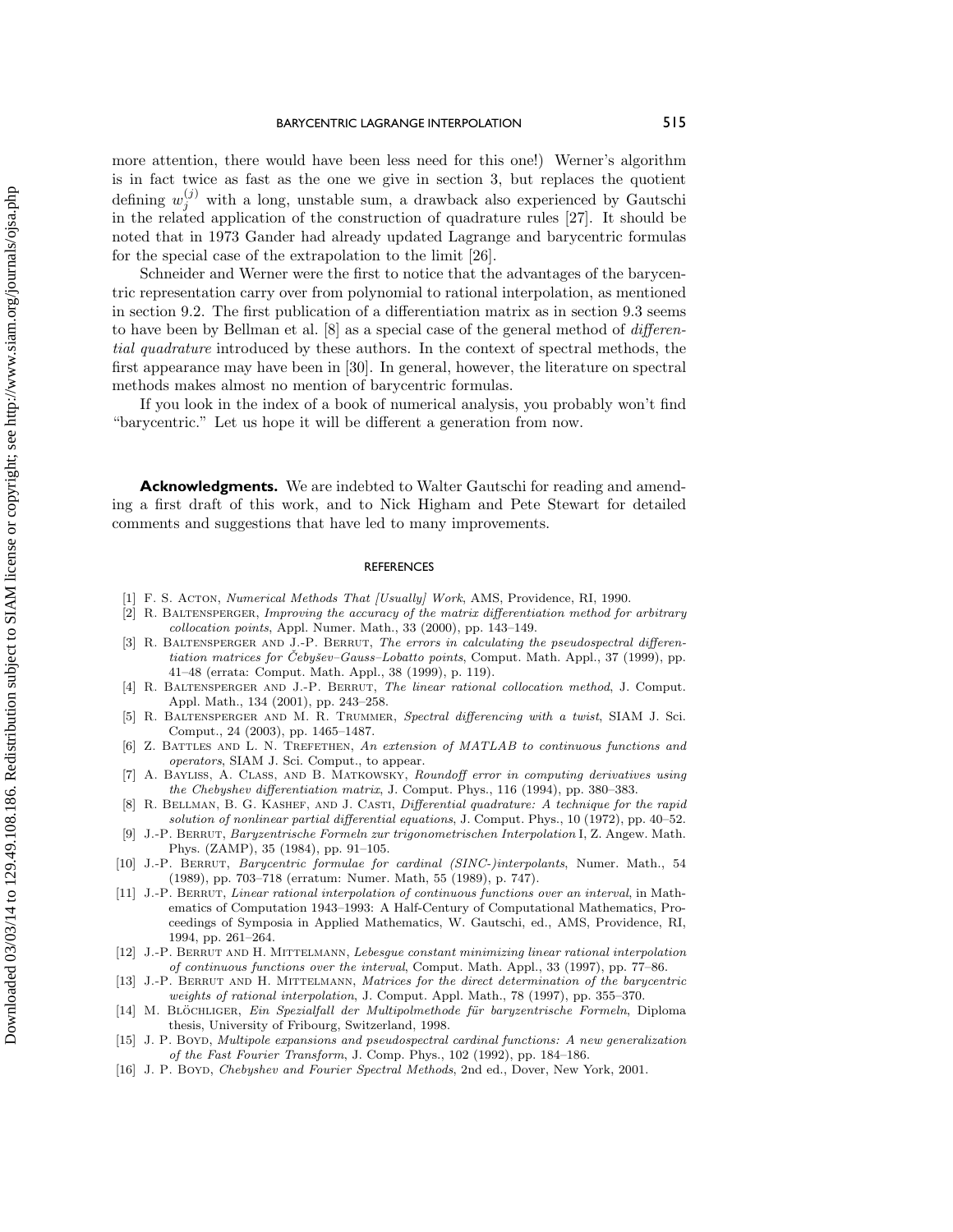- [17] L. BRUTMAN, Lebesgue functions for polynomial interpolation—a survey, in The Heritage of P. L. Chebyshev: A Festschrift in Honor of the 70th Birthday of T. J. Rivlin, Ann. Numer. Math., 4 (1997), pp. 111–127.
- [18] D. CALVETTI AND L. REICHEL, On the evaluation of polynomial coefficients, Numer. Algebra, 33 (2003), pp. 153–161.
- [19] C. CANUTO, M. Y. HUSSAINI, A. QUARTERONI, AND T. A. ZANG, Spectral Methods in Fluid Dynamics, Springer-Verlag, New York, 1988.
- [20] M. Dupuy, Le calcul num´erique des fonctions par l'interpolation barycentrique, C.R. Acad. Sci., 226 (1948), pp. 158–159.
- [21] A. DUTT, M. GU, AND V. ROKHLIN, Fast algorithms for polynomial interpolation, integration, and differentiation, SIAM J. Numer. Anal., 33 (1996), pp. 1689–1711.
- [22] K. ERIKSSON, D. ESTEP, P. HANSBO, AND C. JOHNSON, Introduction to Computational Methods for Differential Equations, Clarendon Press, Oxford, 1995.
- [23] B. FISCHER AND L. REICHEL, Newton interpolation in Fejér and Chebyshev points, Math. Comp., 53 (1989), pp. 265–278.
- [24] B. FORNBERG, A Practical Guide to Pseudospectral Methods, Cambridge University Press, Cambridge, UK, 1996.
- [25] D. Funaro, Polynomial Approximation of Differential Equations, Springer-Verlag, Berlin, 1992.
- [26] W. GANDER, Numerische Implementationen des Rombergschen Extrapolationsverfahrens, mit Anwendungen auf die Summation unendlicher Reihen, ETH Doctoral Thesis 5172, Zürich, 1973.
- [27] W. GAUTSCHI, Moments in quadrature problems, Comput. Math. Appl., 33 (1997), pp. 105–118.
- [28] W. GAUTSCHI, Numerical Analysis: An Introduction, Birkhäuser, Boston, 1997.
- [29] W. Gautschi, Barycentric formulae for cardinal (SINC-)interpolants by Jean–Paul Berrut (Remark), Numer. Math., 87 (2001), pp. 791–792.
- [30] D. GOTTLIEB, M. Y. HUSSAINI, AND S. A. ORSZAG, Theory and applications of spectral methods, in Spectral Methods for Partial Differential Equations, R. J. Voigt, D. Gottlieb, and M. Y. Hussaini, eds., SIAM, Philadelphia, 1984, pp. 1–54.
- [31] L. GREENGARD, The Rapid Evaluation of Potential Fields in Particle Systems, MIT Press, Cambridge, MA, 1988.
- [32] M. H. GUTKNECHT, Numerical conformal mapping methods based on function conjugation, J. Comput. Appl. Math., 14 (1986), pp. 31–78.
- [33] E. HAIRER, S. P. NØRSETT, AND G. WANNER, Solving Ordinary Differential Equations I. Nonstiff Problems, Springer-Verlag, Berlin, 1987.
- [34] R. W. Hamming, Numerical Methods for Scientists and Engineers, 2nd ed., McGraw–Hill, New York, 1973.
- [35] D. C. HANDSCOMB AND J. C. MASON, Chebyshev Polynomials, Chapman & Hall/CRC, Boca Raton, FL, 2003.
- [36] W. HEINRICHS, Strong convergence estimates for pseudospectral methods, Appl. Math., 37 (1992), pp. 401–417.
- [37] P. HENRICI, Elements of Numerical Analysis, Wiley, New York, 1962.
- [38] P. HENRICI, Fast Fourier methods in computational complex analysis, SIAM Rev., 21 (1979), pp. 481–527.
- [39] P. Henrici, Barycentric formulas for interpolating trigonometric polynomials and their conjugates, Numer. Math., 33 (1979), pp. 225–234.
- [40] P. HENRICI, Essentials of Numerical Analysis, Wiley, New York, 1982.
- [41] N. J. HIGHAM, The numerical stability of barycentric Lagrange interpolation, IMA J. Numer. Anal., to appear.
- [42] D. KINCAID AND W. CHENEY, Numerical Analysis: Mathematics of Scientific Computing, Wadsworth, Belmont, CA, 1991.
- [43] J. KUNTZMANN, Méthodes Numériques: Interpolation—Dérivées, Dunod, Paris, 1959.
- [44] J. L. LAGRANGE, Leçons élémentaires sur les mathématiques, données à l'Ecole Normale en 1795, in Oeuvres VII, Gauthier–Villars, Paris, 1877, pp. 183–287.
- [45] J. D. LAMBERT, Numerical Methods for Ordinary Differential Systems, Wiley, Chichester, UK, 1991.
- [46] G. Maess, Vorlesungen ¨uber numerische Mathematik, II. Analysis, Birkh¨auser, Basel, 1988.
- [47] J. C. Mason, Chebyshev polynomials of the second, third and fourth kinds in approximation, indefinite integration and integral transforms, J. Comput. Appl. Math., 49 (1993), pp. 169–178.
- [48] M. J. D. Powell, Approximation Theory and Methods, Cambridge University Press, Cambridge, UK, 1981.